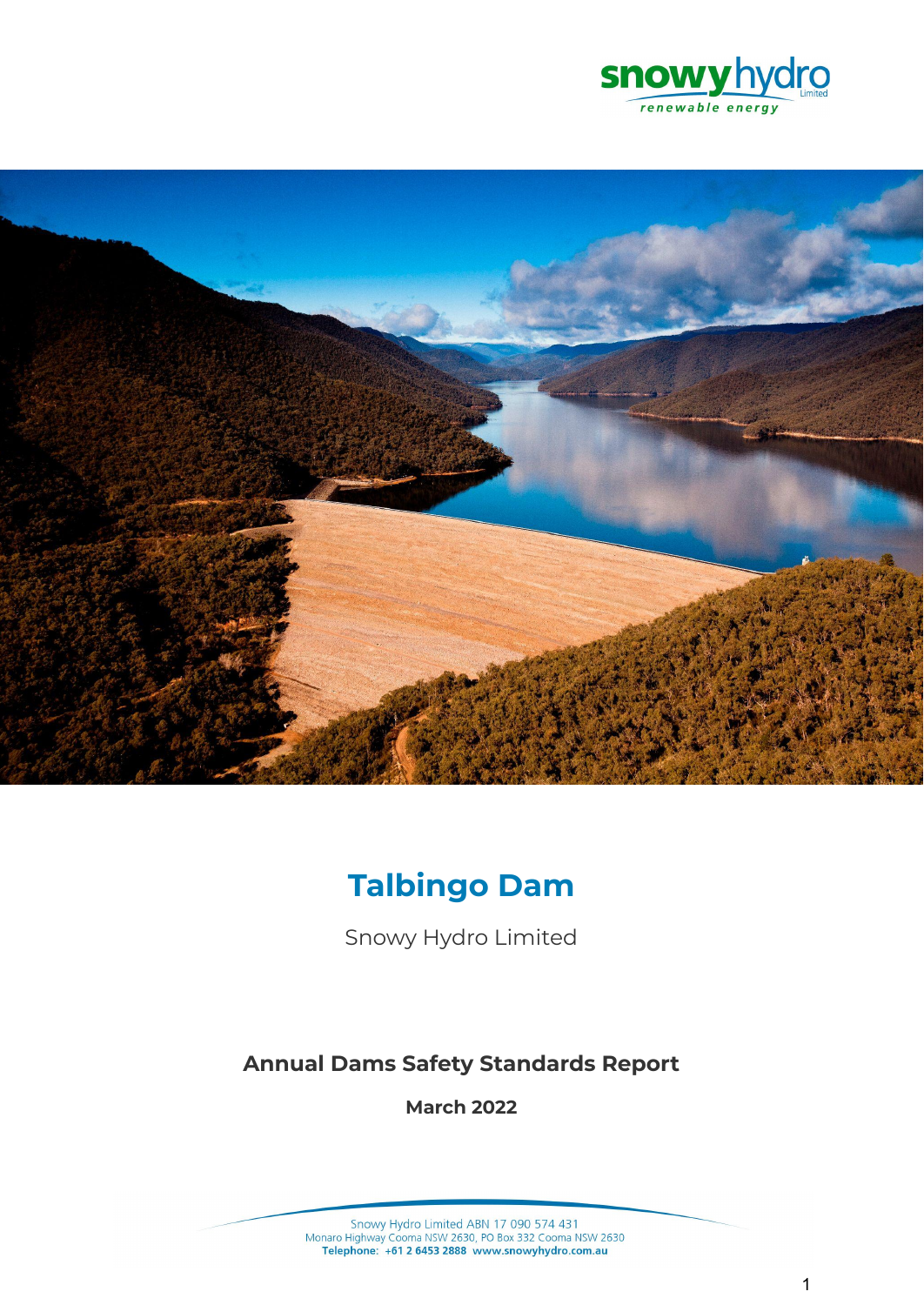

Snowy Hydro Limited (**Snowy Hydro**) as a declared dam owner is required under the Dams Safety Regulation 2019 to publish an Annual Dam Safety Standards Report demonstrating Snowy Hydro Limited's compliance with the dam safety standards for the calendar year ending 31 December 2021.

Snowy Hydro attests to the accuracy of the report.

A separate report for each declared dam must be lodged with Dams Safety NSW by 31 March 2022.

#### **Section 1 – Declared dam identification details**

| Dam Name  | Talbingo Dam        |
|-----------|---------------------|
| Dam Owner | Snowy Hydro Limited |

#### **Section 2 – Dams safety standards**

#### **Consequence category of dam – Regulation, Part 3**

The dam consequence category is a rating of the impact that could potentially be caused if the dam failed. It must be assessed:

- within 6 months of the dam being declared
- at least once every 15 years
- after any significant change in the number of people likely to be affected by a dam failure
- or if required by Dams Safety NSW.

#### [Regulation,](https://legislation.nsw.gov.au/view/html/inforce/current/sl-2019-0506#sec.7) subclause 7(2)

| Dam consequence category                                                                                                     | Sunny Day: Extreme<br>Flood: Extreme                                                   |
|------------------------------------------------------------------------------------------------------------------------------|----------------------------------------------------------------------------------------|
| Date of the last consequence<br>category assessment by a<br>competent person                                                 | <b>1st May 2021</b>                                                                    |
| Has the number of people likely to<br>be affected by a dam failure<br>changed since the last<br>consequence category review? | <b>No</b>                                                                              |
| <b>Competent Person:</b>                                                                                                     | David Stephens, (Senior<br>Hydraulic Modeller, Hydrology &<br>Risk Consulting or HARC) |
| How was this checked?                                                                                                        | <b>HEC-LifeSim</b>                                                                     |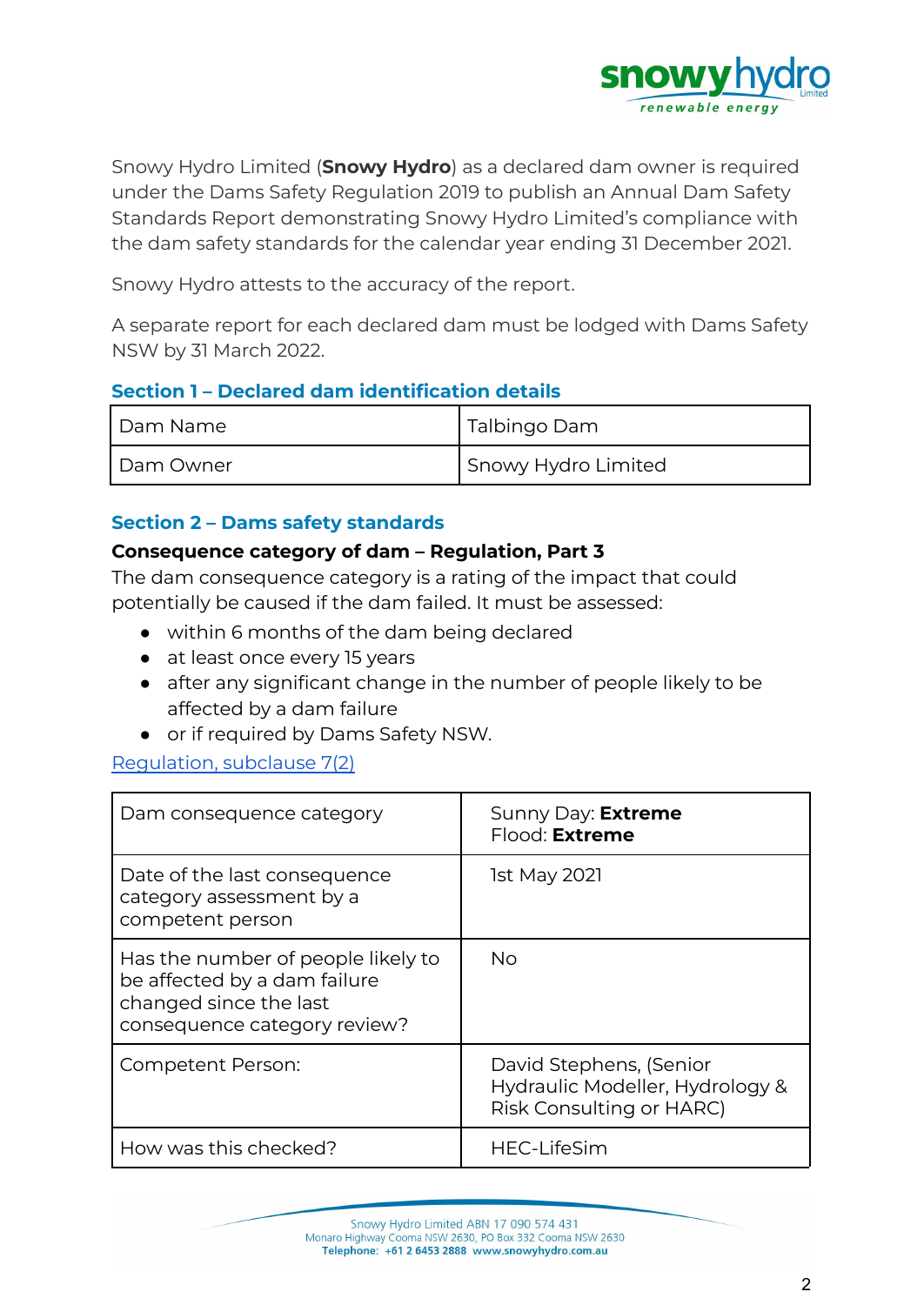

|                                                                                                                       | * V2 was used for PLL estimates |
|-----------------------------------------------------------------------------------------------------------------------|---------------------------------|
| thlate I if a Cim is an appet board custom for setimation patential loss of life (DLL) with the fundamental intent to |                                 |

\*Note: LifeSim is an agent-based system for estimating potential loss of life (PLL) with the fundamental intent to simulate population redistribution during an evacuation

# **For extreme and high consequence dams only:**

If the consequence category is Extreme, High A, High B, or High C, the consequence category assessment must be reviewed by an independent competent person

[Regulation,](https://legislation.nsw.gov.au/view/html/inforce/current/sl-2019-0506#sec.7) subclause 7(4)

| Date of last independent review of<br>the consequence category<br>assessment | August 2019                 |
|------------------------------------------------------------------------------|-----------------------------|
| Name of independent reviewer                                                 | Peter Hill (Director, HARC) |

# **Dams safety standard – Dam safety management system - Part 5**

The dam safety management system provides a comprehensive and integrated system to manage all aspects of foreseeable risks relating to dam failure. It is designed to be used by the dam owner to ensure, as far as reasonably practicable, the safety of people and property is not put at risk from the dam.

[Regulation](https://legislation.nsw.gov.au/view/html/inforce/current/sl-2019-0506#pt.5) Part 5

#### **Documenting the dam safety management system**

| Is the dam safety management<br>system fully documented?                                     | Yes |
|----------------------------------------------------------------------------------------------|-----|
| If not, what percentage of the dam<br>safety management system<br>documentation is complete? | N/A |
| How did you confirm this<br>percentage?                                                      | N/A |
| Does the dam safety management<br>system apply to more than one<br>dam?                      | Yes |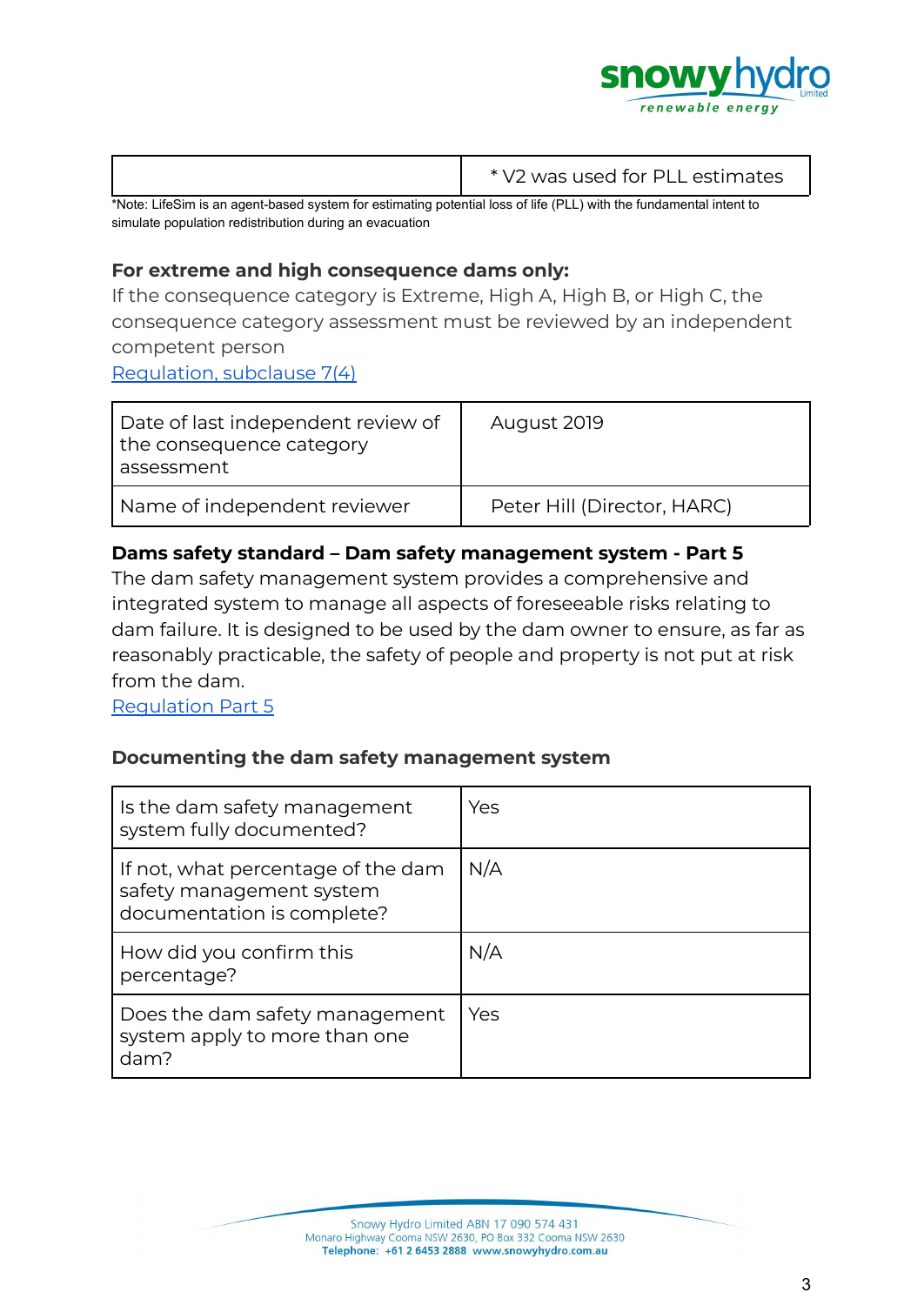

#### **Documenting the dam safety management system**

| Is the dam safety management<br>system fully implemented for this<br>dam?         | Yes |
|-----------------------------------------------------------------------------------|-----|
| If not, what percentage of the dam<br>safety management system is<br>implemented? | N/A |
| How did you confirm this<br>percentage?                                           | N/A |

#### **Dam safety management system review**

The declared dam owner must ensure the dam safety management system is reviewed each year to ensure it remains effective. [Regulation,](https://legislation.nsw.gov.au/view/html/inforce/current/sl-2019-0506#sec.17) clause 17

| Date of last safety management | 6 October 2021 |
|--------------------------------|----------------|
| system review                  |                |

#### **Assessment of societal and individual risk rating**

The owner of a declared dam (other than a proposed dam) must use the risk management framework to produce a written report on all foreseeable risks to the dam:

- at least once every 5 years
- when a major change to the dam is proposed, and
- when required by Dams Safety NSW.

[Regulation,](https://legislation.nsw.gov.au/view/html/inforce/current/sl-2019-0506#sec.15) subclause 15 (1)

| Date of last risk report          | 1st December 2021     |
|-----------------------------------|-----------------------|
| Individual risk rating of the dam | $5.6x10^{-6}$         |
| Societal risk rating of the dam   | $3.8x10^{-3}$         |
| Date of next planned risk report  | by 1st September 2022 |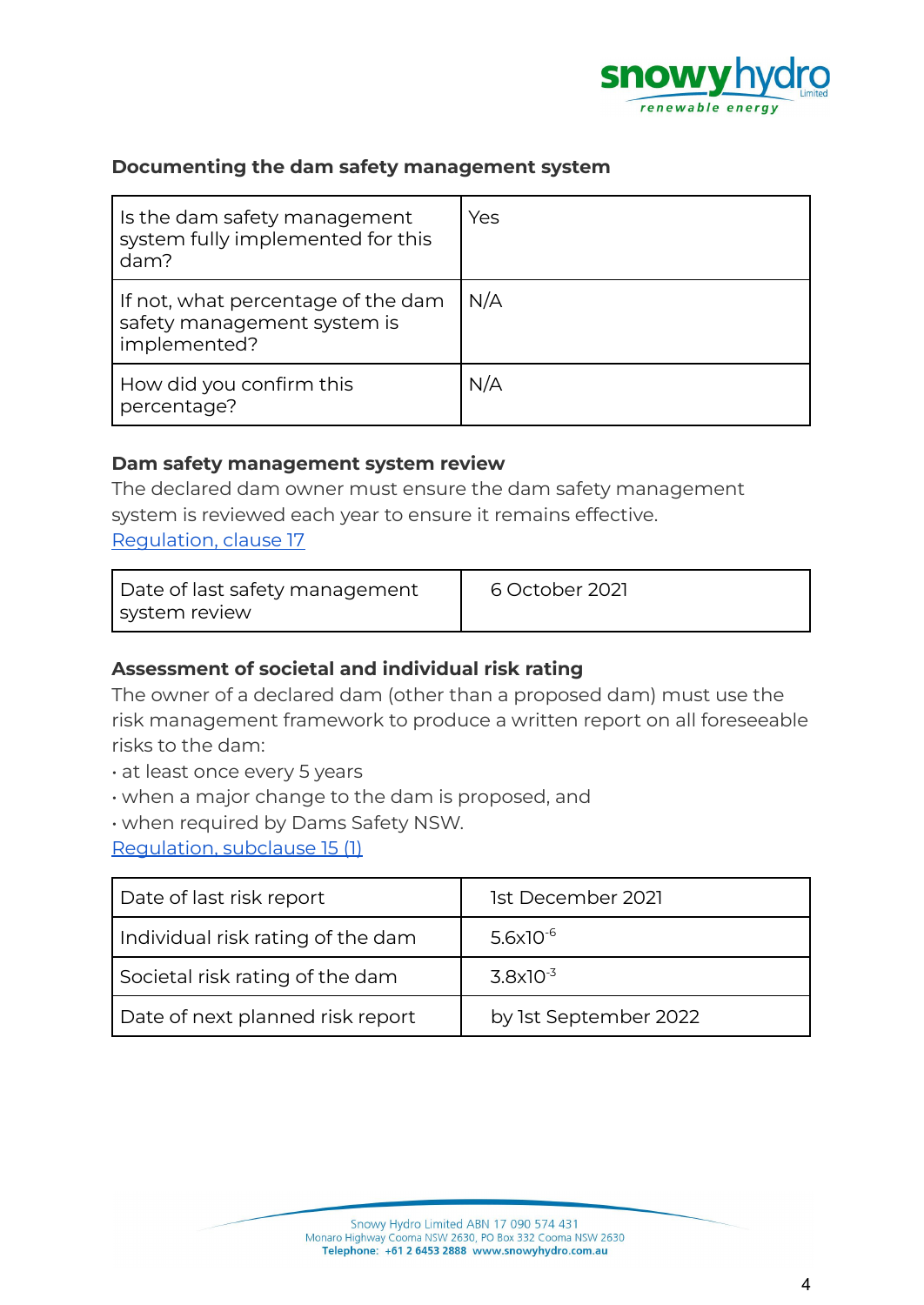

# **Other safety requirements – Part 6**

#### **Incident reporting**

The declared dam owner must report incidents that happen at or in relation to the dam to Dams Safety NSW.

[Regulation,](https://legislation.nsw.gov.au/view/html/inforce/current/sl-2019-0506#sec.19) clause 19

| Number of incidents during the<br>2021 calendar year |     |
|------------------------------------------------------|-----|
| Topic/subject of each incident(s)                    | N/A |

# **Safety review**

The declared dam owner must ensure a competent person conducts a safety review at least once every 15 years, and as soon as practicable after:

- a deficiency or weakness in the dam is identified
- there is a change in the accepted technology or methods used in one of the relevant specialties or design criteria for dams
- the dam consequence category changes, or
- it is required by Dams Safety NSW.

# [Regulation,](https://legislation.nsw.gov.au/view/html/inforce/current/sl-2019-0506#sec.20) clause 20

| <sup>1</sup> Date of last safety review<br>(Regulation, subclause 20(2)) | 1st February 2013 (URS)          |
|--------------------------------------------------------------------------|----------------------------------|
| Planned date for next safety review                                      | 1st September 2022 (In progress) |

#### **For extreme and high consequence dams only**

If the consequence category is Extreme, High A, High B, or High C, the safety review must be reviewed by an independent competent person [Regulation,](https://legislation.nsw.gov.au/view/html/inforce/current/sl-2019-0506#sec.7) subclause 20(6)

| Name of independent reviewer | Graeme Bell (Dam Engineering<br>Consultant, University of NSW or<br>UNSW)<br>Mark Foster (Director, Dam<br><b>Consulting Services)</b><br>Alan Moon (Engineering<br>Geologist Consultant, UNSW) |
|------------------------------|-------------------------------------------------------------------------------------------------------------------------------------------------------------------------------------------------|
|------------------------------|-------------------------------------------------------------------------------------------------------------------------------------------------------------------------------------------------|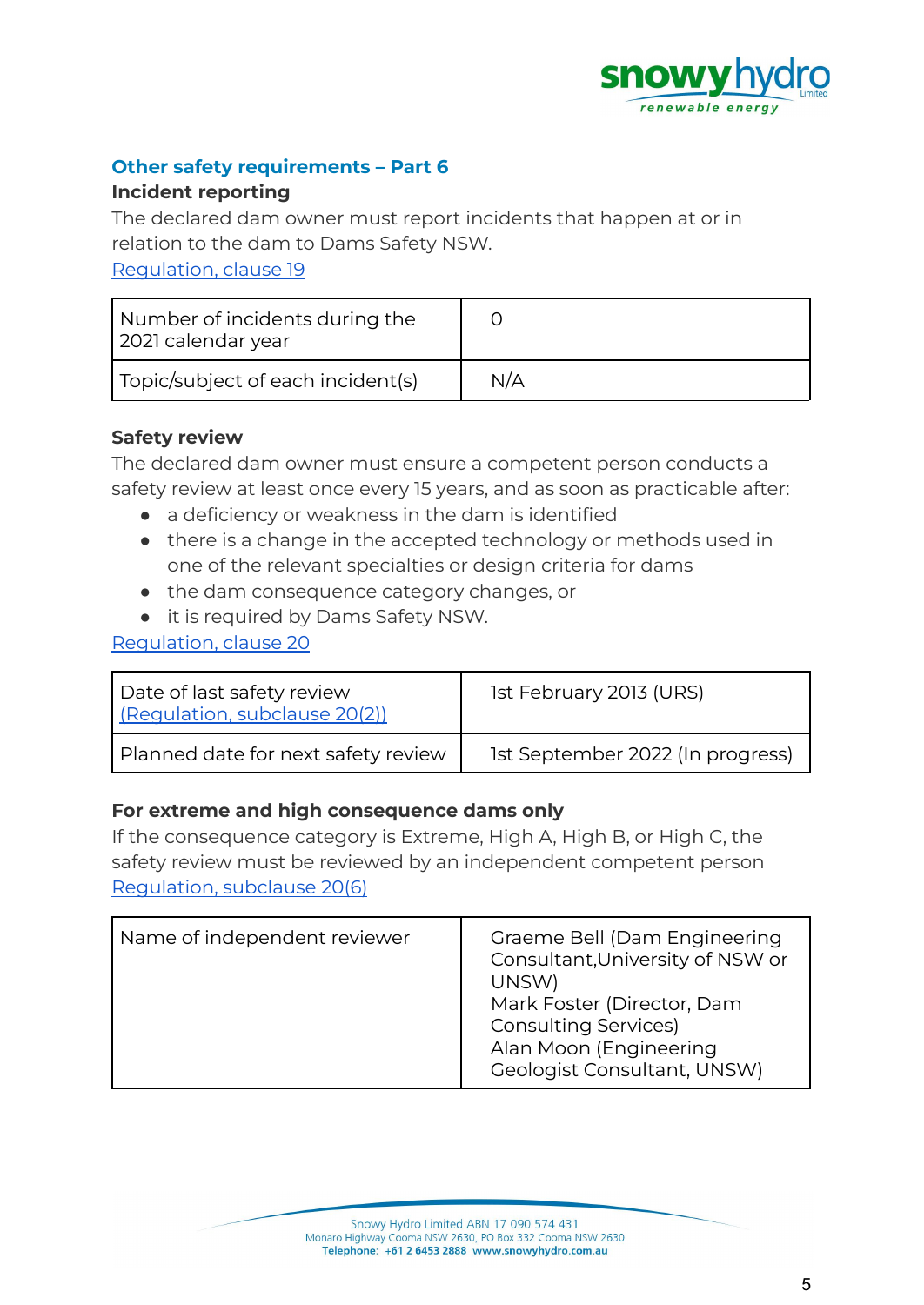

# **Notification of significant changes to the dam**

Before making any significant change to the configuration of the declared dam that may affect the safety of the dam, the dam owner must inform Dams Safety NSW of the proposed change in writing.

[Regulation,](https://legislation.nsw.gov.au/view/html/inforce/current/sl-2019-0506#sec.21) clause 21

| Has any significant change to the<br>configuration of the dam been<br>made during the 2021 calendar<br>year? | <b>No</b> |
|--------------------------------------------------------------------------------------------------------------|-----------|
| If yes, describe the change                                                                                  | N/A       |
| Is any significant change to the<br>configuration of the dam planned?                                        | No.       |
| If yes, describe the change and<br>when is it planned to happen?                                             | N/A       |

#### **Emergency exercises**

The declared dam owner must ensure that staff who are involved in the operation of the dam undertake emergency exercises at least once every 3 years.

[Regulation,](https://legislation.nsw.gov.au/view/html/inforce/current/sl-2019-0506#sec.22) clause 22

| Date of last 'theoretical<br>classroom' emergency exercise<br>(Regulation, subclause 22(1)) | 2nd July 2020 (Lower Tumut<br>Region) |
|---------------------------------------------------------------------------------------------|---------------------------------------|
| Planned date of next 'theoretical                                                           | by 2nd July 2023 (Lower Tumut         |
| classroom' emergency exercise                                                               | Region)                               |